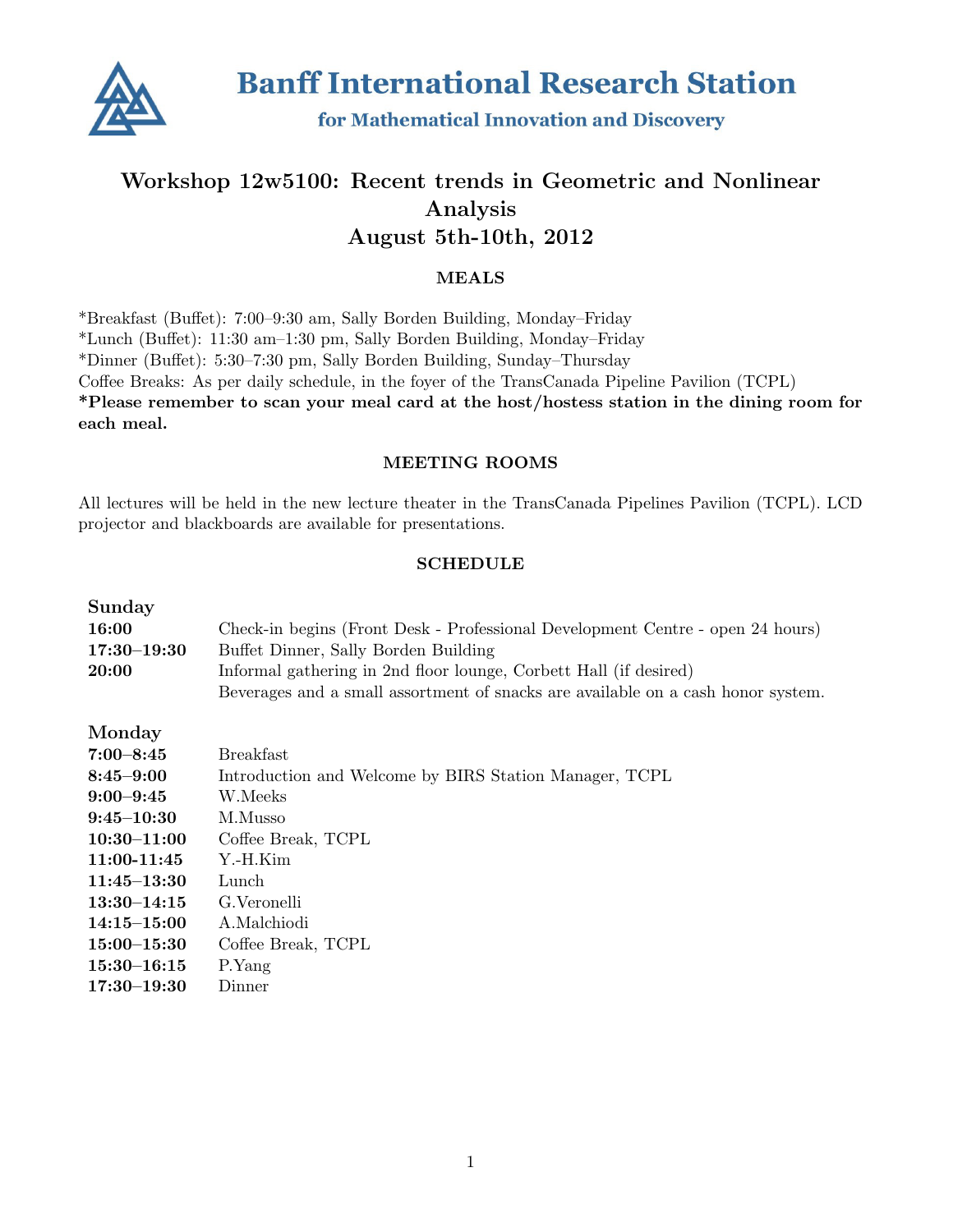| Tuesday         |                                                                             |
|-----------------|-----------------------------------------------------------------------------|
| $7:00 - 9:00$   | <b>Breakfast</b>                                                            |
| $9:00 - 9:45$   | M.Del Pino                                                                  |
| $9:45 - 10:30$  | A.Fraser                                                                    |
| $10:30 - 11:00$ | Coffee Break, TCPL                                                          |
| 11:00-11:45     | A.Chau                                                                      |
| $11:45 - 13:00$ | Lunch                                                                       |
| $13:00 - 14:00$ | Guided Tour of The Banff Centre; meet in the 2nd floor lounge, Corbett Hall |
| 14:00           | Group Photo; meet in foyer of TCPL.                                         |
| $14:00 - 14:45$ | L.Bandara                                                                   |
| $14:45 - 15:15$ | Coffee Break, TCPL                                                          |
| $15:15 - 16:00$ | P.Guan                                                                      |
| $16:00 - 16:45$ | J.Vétois                                                                    |
| $17:30 - 19:30$ | Dinner                                                                      |
|                 |                                                                             |
| Wednesday       |                                                                             |
| $7:00 - 9:00$   | <b>Breakfast</b>                                                            |
| $9:00 - 9:45$   | N.Ghoussoub                                                                 |
| $9:45 - 10:30$  | O.Druet                                                                     |
| $10:30 - 11:00$ | Coffee Break, TCPL                                                          |
| 11:00-11:45     | C.Gui                                                                       |
| $11:45 - 12:30$ | X.Zhang                                                                     |
| $12:30 - 13:30$ | Lunch                                                                       |
|                 | Free afternoon                                                              |
| $17:30 - 19:30$ | Dinner                                                                      |
| Thursday        |                                                                             |
| $7:00 - 9:00$   | <b>Breakfast</b>                                                            |
| $9:00 - 9:45$   | R.McCann                                                                    |
| $9:45 - 10:30$  | <b>B.Daniel</b>                                                             |
| $10:30 - 11:00$ | Coffee Break, TCPL                                                          |
| 11:00-11:45     | C.Cowan                                                                     |
| $11:45 - 13:30$ | Lunch                                                                       |
| $13:30 - 14:15$ | P.Laurain                                                                   |
| $14:15 - 15:00$ | J.Wei                                                                       |
| $15:00 - 15:30$ | Coffee Break, TCPL                                                          |
| $15:30 - 16:15$ | O.Hijazi                                                                    |
| $17:30 - 19:30$ | Dinner                                                                      |
|                 |                                                                             |
| Friday          |                                                                             |
| $7:00 - 9:00$   | <b>Breakfast</b>                                                            |
| $9:00 - 9:45$   | R.Moser                                                                     |
| $9:45 - 10:30$  | T.Weth                                                                      |
| $10:30 - 11:00$ | Coffee Break, TCPL                                                          |
| 11:00-11:45     | F.Cirstea                                                                   |
| $11:45 - 13:30$ | Lunch                                                                       |

# Checkout by noon

\*\* 5-day workshop participants are welcome to use BIRS facilities (BIRS Coffee Lounge, TCPL and Reading Room) until 3 pm on Friday, although participants are still required to checkout of the guest rooms by 12 noon. \*\*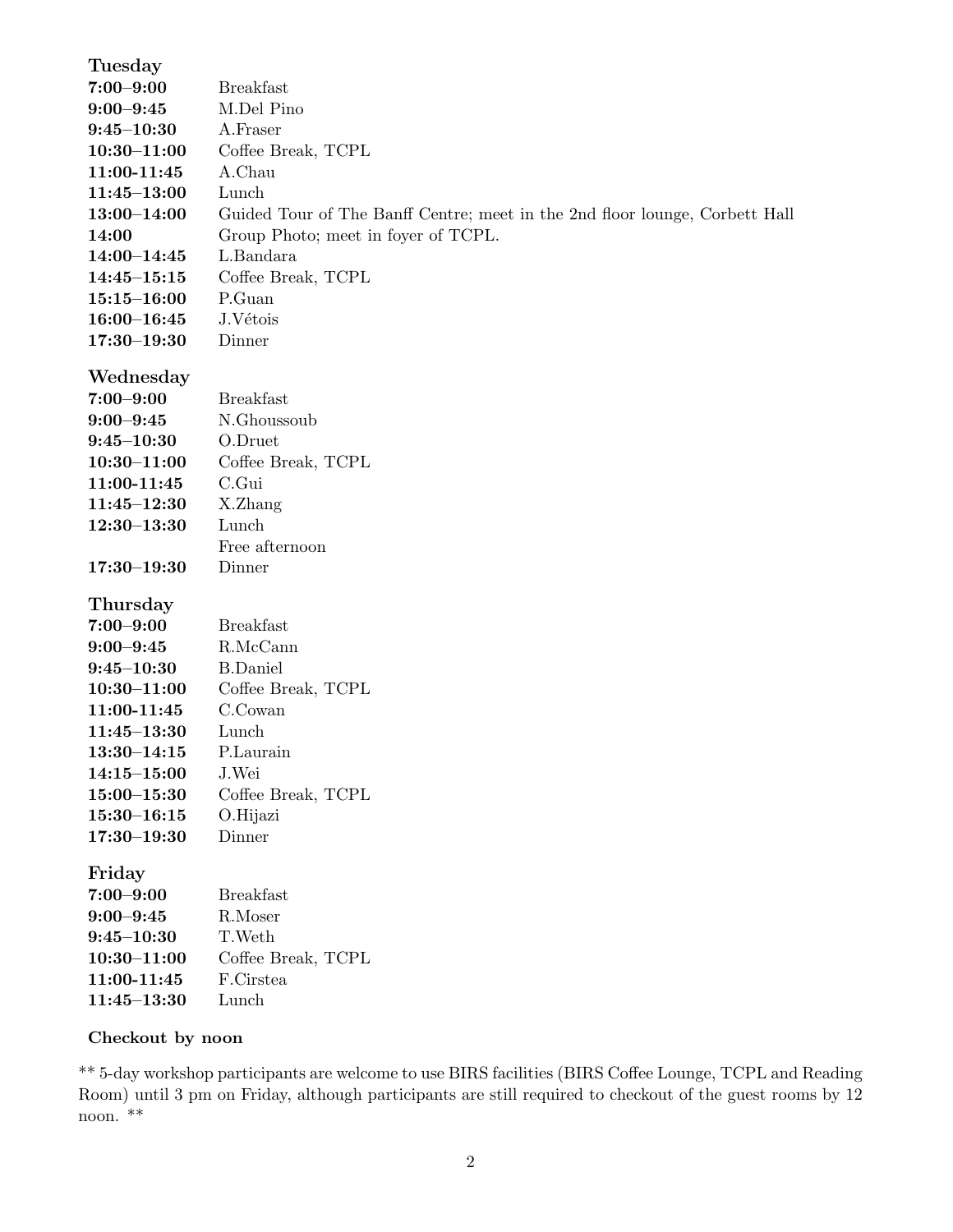# Workshop 12w5100: Recent trends in Geometric and Nonlinear Analysis August 5th-10th, 2012

### ABSTRACTS

## Lashi Bandara (ANU Canberra): The Kato square root problem on vector bundles with generalised bounded geometry

Abstract: We consider smooth, complete Riemannian manifolds which are exponentially locally doubling. Under a uniform Ricci curvature bound and a uniform lower bound on injectivity radius, we prove a Kato square root estimate for certain coercive operators over the bundle of finite rank tensors. These results are obtained as a special case of similar estimates on smooth vector bundles satisfying a criterion which we call generalised bounded geometry. We prove this by establishing quadratic estimates for perturbations of Dirac type operators on such bundles under an appropriate set of assumptions. This is joint work with Alan McIntosh. Arxiv link: http://arxiv.org/abs/1203.0373

Albert Chau (University of British Columbia, Vancouver): Compact manifolds with nonnegative quadratic orthogonal bisectional curvature

Abstract: In this talk I will discuss nonnegatively curved compact Kahler manifolds and their classification. An overview of past results will be given in the cases of bisectional and orthogonal bisectional curvature. The more recent case of quadratic orthogonal bisectional curvature will then be discussed including recent splitting theorems and the curvature of Kahler C-spaces. The talk is based on joint work with L.F. Tam.

Florica Cirstea (University of Sydney): On complete classification of the isolated singularities for nonlinear elliptic equations

Abstract: We consider a broad class of nonlinear elliptic equations in a punctured domain, which allow for inverse square potentials and weighted nonlinearities. We discuss new and sharp techniques which enabled us to completely classify the behaviour near the isolated singularity for all positive solutions in the context of regular variation theory. We then briefly mention how these techniques can be generalized to deal with other more general divergence form equations.

## Craig Cowan (Stanford University): Second order scalar formulation for stable solutions of fourth order problems and elliptic systems

Abstract: We examine fourth order elliptic problems of the form  $\Delta^2 u = f(u)$  and elliptic systems  $-\Delta u =$  $f(u, v) - \Delta v = g(u, v)$ . We show that the stability of their solutions (i.e. those whose first eigenvalue of their linearized problem is nonnegative) can be surprisingly captured by an inequality reminiscent of stability for a second order scalar equation. This inequality is then used to prove various new results regarding the regularity of the related extremal solutions on bounded domains and also the corresponding Liouville theorems on  $\mathbb{R}^N$ .

Some of this work is joint with Nassif Ghoussoub. This new approach was motivated by joint work with Mostafa Fazly.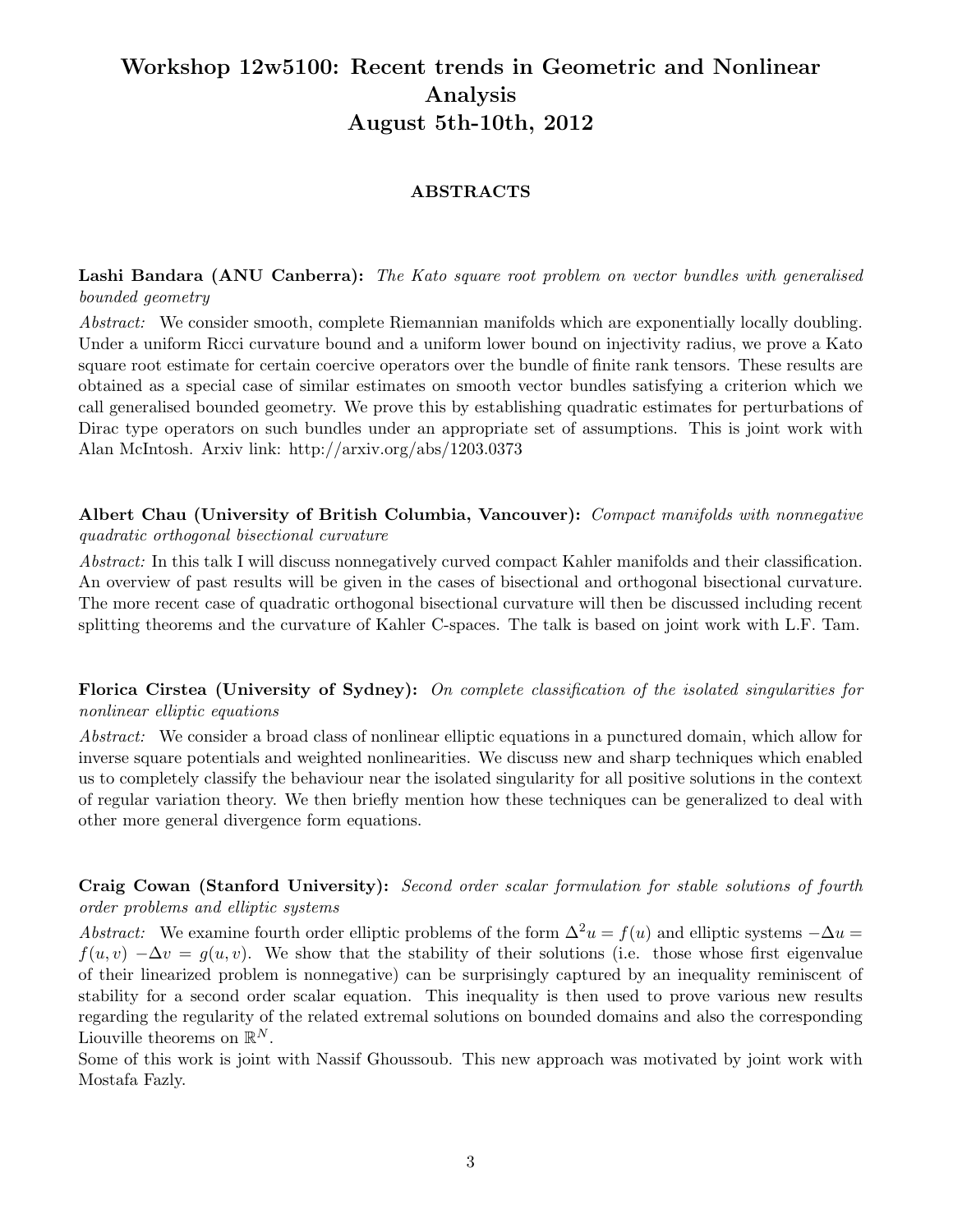# Benoît Daniel (Université de Lorraine, Nancy): Constant mean curvature surfaces in homogeneous manifolds

Abstract: Constant mean curvature (CMC) surfaces are surfaces that locally minimize area under a certain volume constraint. They are closely related to the isoperimetric problem. A celebrated theorem of H. Hopf states that the only CMC topological spheres in Euclidean 3-space are round spheres. We will present some generalisations of this result in some other ambient homogeneous 3-manifolds.

## Manuel del Pino (Universidad de Chile): Minimal surfaces and the Allen-Cahn equation

Abstract: We review some results on construction of solutions to the Allen Cahn equation with its nodal set close to a given, largely dilated minimal surface. In particular we present a counterexample to De Giorgi's conjecture in dimensions 9 or higher.

# Olivier Druet (Ecole Normale Supérieure de Lyon): Conformal eigenvalues of the spheres

Abstract: We shall study the minimisation problem of various eigenvalues of the Laplacian in the conformal class of a given manifold. We will focus mainly on the case of the conformal class of the standard sphere.

# Ailana Fraser (University of British Columbia, Vancouver): An extremal eigenvalue problem for surfaces with boundary

Abstract: Beginning with the work of J. Hersch for the two sphere and that of P. Li and S. T. Yau for more general surfaces, the question of determining surfaces of fixed area which maximize the first eigenvalue has been actively studied. In this talk we will describe recent work with R. Schoen concerning extremal eigenvalue questions for surfaces with boundary. In both cases the eigenvalue problems are related to minimal surface questions. For closed surfaces these are minimal surfaces in spheres while for surfaces with boundary they are related to minimal surfaces in the ball satisfying a natural boundary condition. We will describe the extremal surfaces in the genus zero case.

# Nassif Ghoussoub (University of British Columbia, Vancouver): De Giorgi type results for elliptic systems

Abstract: In low dimensions, and under various conditions on the nonlinearity, the solution of an elliptic system is necessarily one-dimensional whenever each one of its components is monotone in one direction. An extension of a geometric Poincaré inequality to systems is used to establish De Giorgi type results for stable solutions as well as additional rigidity properties stating that the gradients of the various components of the solutions must be parallel. The concept of "an orientable system", which seems to be key for dealing with systems of three or more equations, is introduced. For such systems, the notion of a stable solution in a variational sense coincide with the pointwise (or spectral) concept of stability. This is joint work with M. Fazly.

# Changfeng Gui (University of Connecticut): Traveling wave solutions to reaction diffusion equations with fractional Laplacians

Abstract: In this talk, I will discuss the existence and asymptotic behavior of traveling wave solutions to Allen-Cahn equation with fractional Laplacians where the double well potenotial has unequal depths. A key ingredient is the estimate of the speed of the traveling wave in terms of the potential, which seems new even for the classical Allen-Cahn equation. I will also discuss nonexistence of traveling wave solutions to a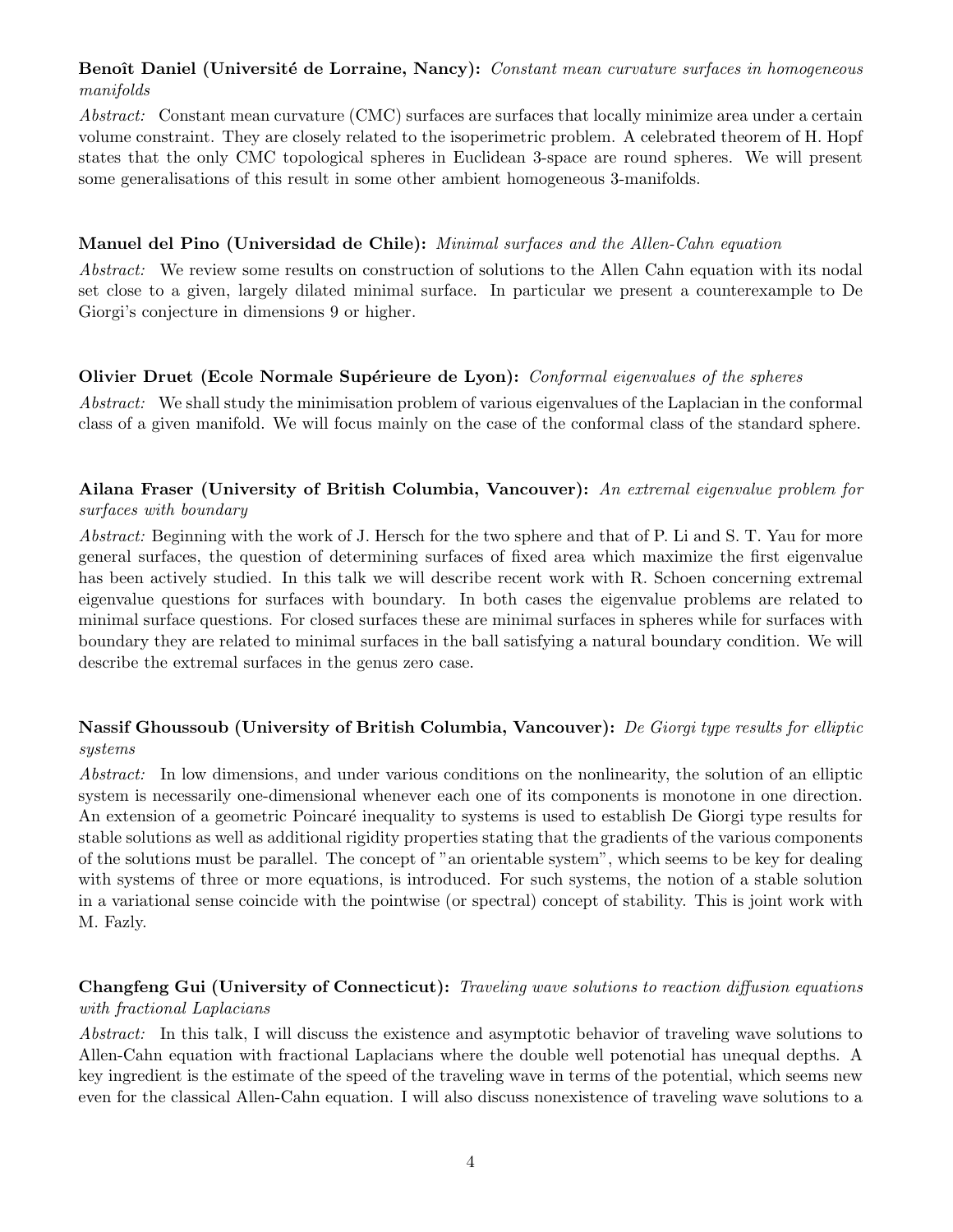nonlocal combustion model. The talk is based on recent results obtained jointly with Tingting Huan and with Mingfeng Zhao respectively.

# **Pengfei Guan (McGill University, Montréal):** A new  $C^2$  estimate for curvature equations of hypersurfaces

Abstract: We consider the global curvature estimates for curvature equation in general form  $\sigma_k(\kappa)$  =  $f(X, \nu)$ , where  $\nu, \kappa$  are the outer-normal and principal curvatures of hypersurface M respectively. This type of equation arsing from various geometric problems, like the Christoffel-Minkowski problem, prescribing curvature measure problem, etc. A longstanding problem is the  $C<sup>2</sup>$  estimates for the equation when f is depending on  $\nu$ , for  $1 < k < n$ . We establish such estimate for admissible solutions when  $k = 2$ , and for convex solutions of equation when  $2 < k < n$ .

Oussama Hijazi (Université de Lorraine, Nancy): A Positive Mass type theorem on Spin Manifolds Abstract: This is a report on some recent work with Sebastian Montiel in which we get a Shi-Tam type inequality, implying the Positive Mass Theorem. We then establish a Holographic Principle for the existence of parallel spinors.

## Young-Heon Kim (University of British Columbia, Vancouver): Hölder continuity of optimal transport maps

Abstract: Optimal transport theory considers phenomena when mass distributions are matched in a most efficient way, where the efficiency is measured against a transportation cost. In a family of interesting cases, such matching is reduced to a mapping between two domains, called an optimal map. A fundamental issue is regularity of optimal maps, and it is reduced to studying a fully nonlinear second order elliptic PDE of Monge-Ampere type. We present a Hoelder continuity result for the optimal map when the mass distributions are rough, i.e. assumed only bounded above and below, under a sharp condition, called Ma-Trudinger-Wang condition. This is joint work with Alessio Figalli and Robert McCann.

# Paul Laurain (Université Paris 7): Quantization phenomena for solutions of conformally invariant problems

Abstract: After introducing conservation laws discovered by  $T$ . Rivière for the solutions of elliptic systems with antisymmetric potential. We will show how, with the help of generalized Wente inequalities, these conservation laws allow us to highlight a quantization phenomena for the energy for sequences of solutions of a large class of elliptic problems in dimension 2. In particular, this includes critical points of conformally invariant functional and allows us to give new proofs of results such as the compactness of J-holomorphic curves in manifold of low regularity.

# Robert McCann (University of Toronto): Higher-order time asymptotics of fast diffusion in Euclidean space (via dynamical systems methods)

Abstract: With Jochen Denzler (UT Knoxville) and Herbert Koch (Bonn), we quantify the speed of convergence and higher asymptotics of fast diffusion dynamics on Euclidean space to the Barenblatt (self similar) profile. The degeneracy in the parabolicity of the equation is cured by re-expressing the dynamics on a manifold with a cylindrical end, called the cigar. The nonlinear evolution semigroup becomes differentiable with respect to Hoelder initial data on the cigar. The linearization of the dynamics is given by Laplace-Beltrami operator plus a drift term (which can be suppressed by the introduction of appropriate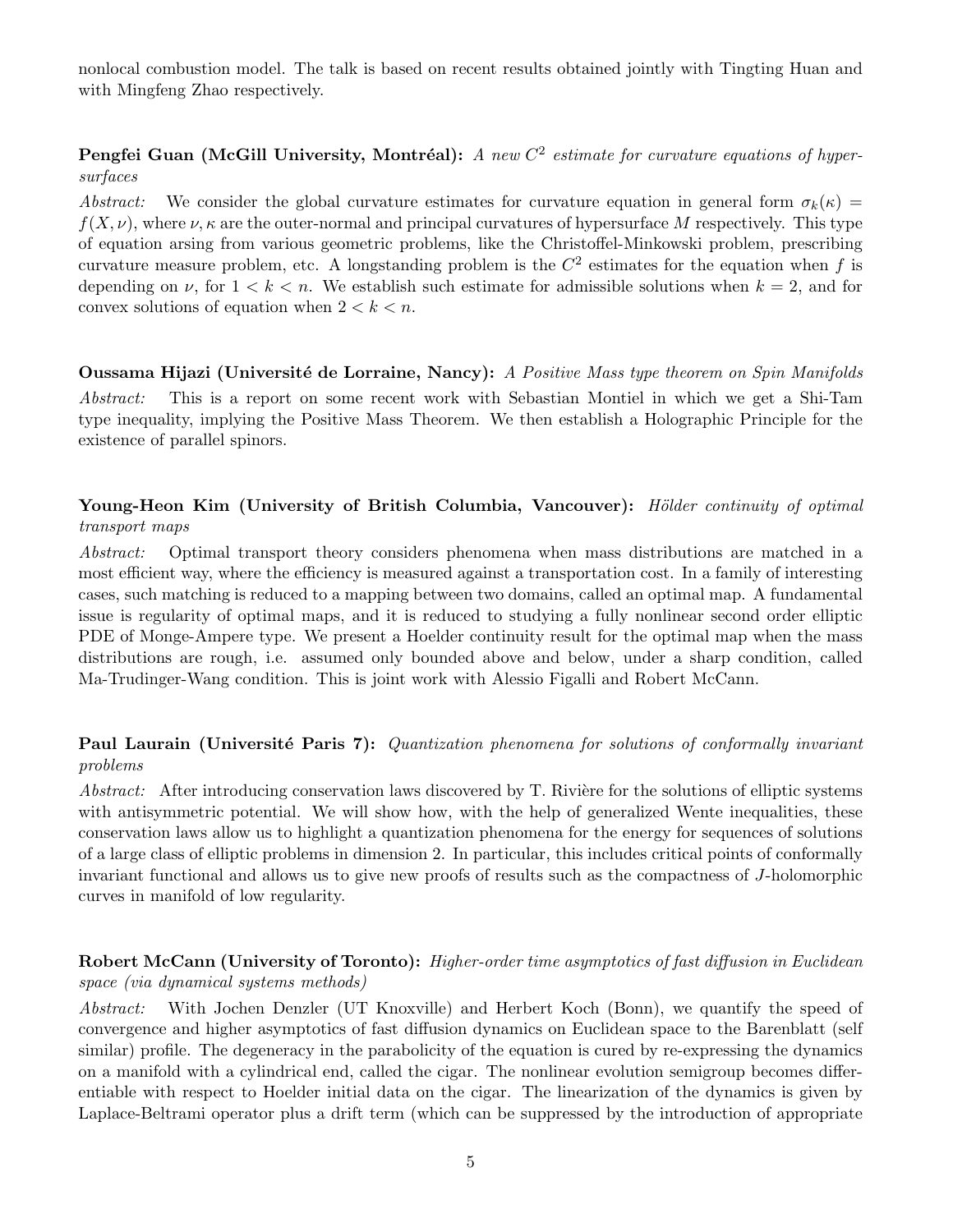weights into the function space norm), plus a finite-depth potential well with a universal profile. In the limiting case of the (linear) heat equation, the depth diverges, the number of eigenstates increases without bound, and the continuous spectrum recedes to infinity. We provide a detailed study of the linear and nonlinear problems in Hoelder spaces on the cigar, including a sharp boundedness estimate for the semigroup, and use this as a tool to obtain sharp convergence results toward the Barenblatt solution. In finer convergence results (after modding out symmetries of the problem), a subtle interplay between convergence rates and tail behavior is revealed. The difficulties involved in choosing the right functional analytic spaces in which to carry out the analysis can be interpreted as genuine features of the equation rather than mere annoying technicalities.

http://www.math.toronto.edu/mccann/papers/DKM.pdf

#### Andrea Malchiodi (SISSA, Trieste): Variational analysis for singular Liouville equations

Abstract: We consider singular Liouville equations on compact surfaces, motivated by the prescription of Gaussian curvatures for metrics with conical singularities, and from the study of abelian Chern-Simons models. We tackle the problem of existence variationally, though some new-scaling invariant-improved Moser-Trudinger inequalities, jointly with topological methods.

#### William Meeks (University of Massachussett): H-surfaces in homogeneous 3-manifolds

Abstract: Recently Meeks, Mira, Perez and Ros have classified the moduli space of constant mean curvature spheres in a homogeneous 3-manifolds X. When the manifold  $X$  is simply connected and not diffeomorphic to  $\mathbb{R}^3$ , they prove that there is a unique such sphere for every value of the mean curvature. When X is diffeomorphic to  $\mathbb{R}^3$ , then they prove that there exists a unique constant mean curvature H sphere for every value H greater than  $Ch(X)/2$ , where  $Ch(X)$  is the Cheeger constant of X (and no such  $H$ –sphere for other values  $H$  of mean curvature).

#### Roger Moser (University of Bath): Singular perturbation problems involving curvature

Abstract: For a surface  $M \subset \mathbb{R}^3$  with second fundamental form A and normal vector  $\nu$ , and for  $\epsilon > 0$ , consider the functional

$$
E_{\epsilon}(M) = \int_M \left( |A|^2 + \frac{1}{\epsilon} \Phi(\nu) \right) d\sigma,
$$

where  $\Phi : \mathbb{S}^2 \to [0, +\infty)$  is a given function. This is a geometric version of functionals from the Modica-Mortola theory of phase transitions or the theory of Ginzburg- Landau vortices (depending on the structure of  $\Phi$ ), and it arises in models for faceting crystal surfaces. How do the functionals and their minimisers, critical points, gradient ows, etc., behave when we let  $\epsilon \to 0$ ? The question is largely open, but I will describe some preliminary results for special cases.

# Monica Musso (Pontificia Universidad Católica de Chile, Santiago): Critical equations in  $\mathbb{R}^2$

Abstract: We review some new results on construction of single and multiple bubbling solutions for variational problems leading to semlinear equations with nonlinearities of Trudinger Moser type. This is joint work with M. del Pino, S. Deng, I. Guerra and B. Ruf.

Giona Veronelli (Université de Cergy-Pontoise): On the homotopy Dirichlet problem for p-harmonic maps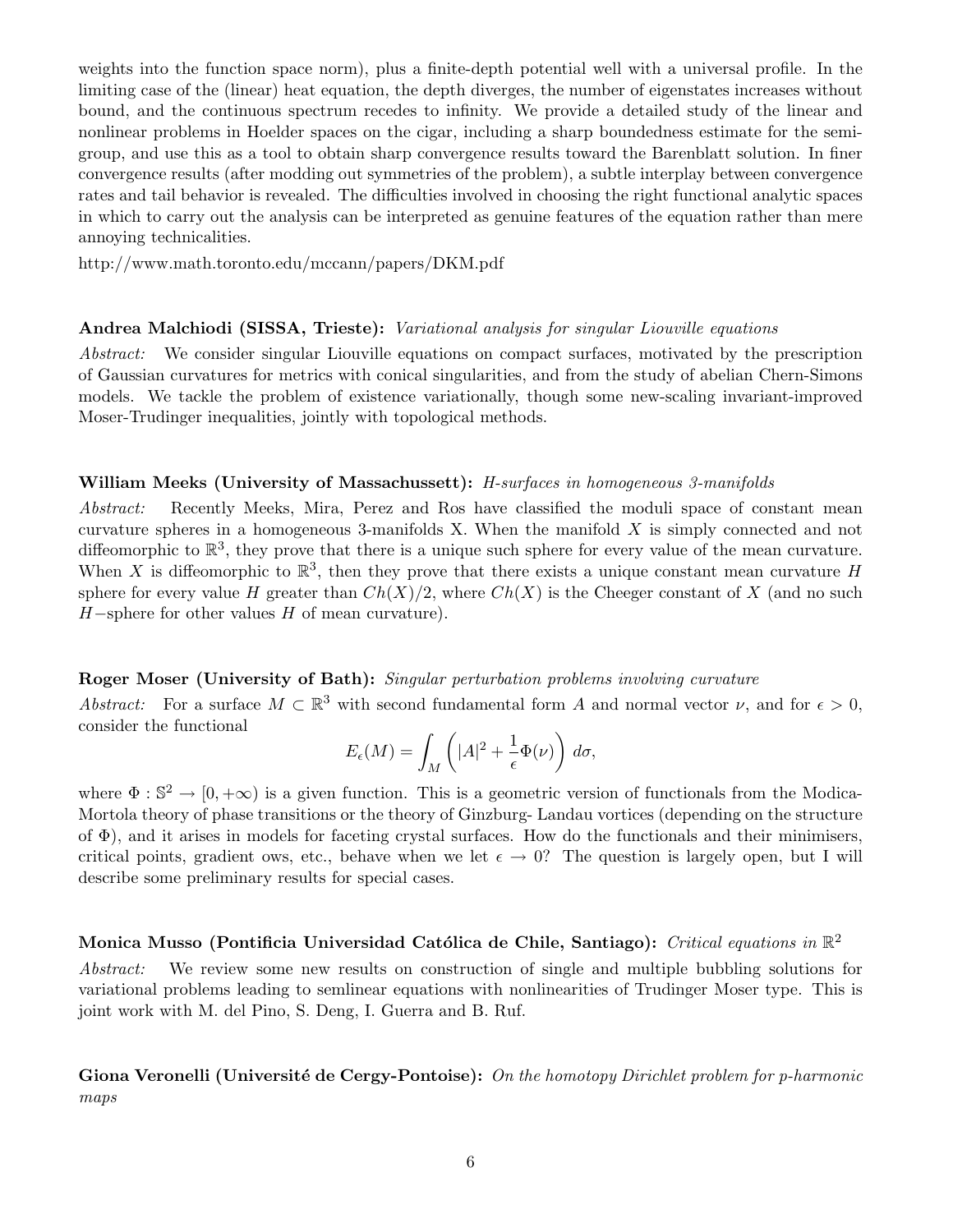Abstract: We will deal with the relative homotopy Dirichlet problem for p-harmonic maps from compact manifolds with boundary to manifolds of non-positive sectional curvature. The problem is well-understood in the harmonic case thanks to works by Hamilton, Schoen-Yau and Hildebrandt-Kaul-Widman, but generalizations of their approaches to the p-harmonic realm are not available so far. We present a complete solution to the problem in case the target manifold is either compact, rotationally symmetric or two dimensional and simply connected. The proof of the compact case uses some ideas of White to define the relative d-homotopy type of Sobolev maps, and the regularity theory by Hardt and Lin. To deal with non-compact targets, we introduce a periodization procedure which permits to compactify the codomain and reduce the problem to the previous one. This is a joint work with Stefano Pigola.

#### **J**érôme Vétois (Université de Nice-Sophia Antipolis): Instability of the Yamabe Equation

Abstract: On a compact Riemannian manifold, we discuss the question of stability (or instability) of solutions to equations with critical Sobolev growth. We prove, in a joint work with Angela Pistoia and Pierpaolo Esposito, a sharp result of instability for the Yamabe equation.

### Juncheng Wei (Chinese University of Hong-Kong): Classification and nondegeneracy of Toda system

Abstract: We consider the following Toda system

$$
\Delta u_i + \sum_{j=1}^n a_{ij} e^{u_j} = 4\pi \gamma_i \delta_0 \text{ in } \mathbb{R}^2, \quad \int_{\mathbb{R}^2} e^{u_i} dx < \infty, \ \forall \ 1 \le i \le n,
$$

where  $\gamma_i > -1$ ,  $\delta_0$  is Dirac measure at 0,and the coefficients  $a_{ij}$  form the standard tri-diagonal Cartan matrix. (i) We completely classify the solutions and obtain the quantization result:

$$
\sum_{j=1}^{n} a_{ij} \int_{\mathbb{R}^2} e^{u_j} dx = 4\pi (2 + \gamma_i + \gamma_{n+1-i}), \ \ \forall \ 1 \le i \le n.
$$

This generalizes the classification result by Jost and Wang for  $\gamma_i = 0, \forall 1 \leq i \leq n$ .(ii) We prove that if  $\gamma_i + \gamma_{i+1} + \ldots + \gamma_j \notin \mathbb{Z}$  for all  $1 \leq i \leq j \leq n$ , then any solution  $u_i$  is radially symmetric w.r.t. 0.(iii) We prove that the linearized equation at any solution is non-degenerate. Then we apply these results to give a complete classification of Toda system of rank  $2(A_2, B_2, G_2)$ , and construct nontopological solutions for  $A_2$  and  $B_2$  Chern-Simons system. (Joint work with CSLin-Ye, Ao-Lin).

#### **Tobias Weth (Frankfurt Universität):** On the Szegö-Weinberger profile in Riemannian manifolds

Abstract: We consider the geometric variational problem of analyzing the local Szegö-Weinberger isoperimetric profile in a Riemannian manifold. This profile is obtained by maximizing the first nontrivial Neumann eigenvalue of the Laplace-Beltrami Operator among subdomains with fixed volume. As a corollary of our analysis, we deduce an isoperimetric comparison principle relative to the profile in the corresponding space form of constant sectional curvature. A major difficulty in this problem is the effect of (possible) degeneracy of the first nontrivial Neumann eigenvalue on extremal domains. This is joint work with Moustapha Fall.

#### Paul Yang (Princeton): A conformally invariant operator on the pluriharmonics

Abstract: In CR geometry, the presence of a large space of pluriharmonic functions is a difficult topic to study. I report on a joint project with Jeffrey Case to extend the operator of Branson-Fontana-Morpurgo to